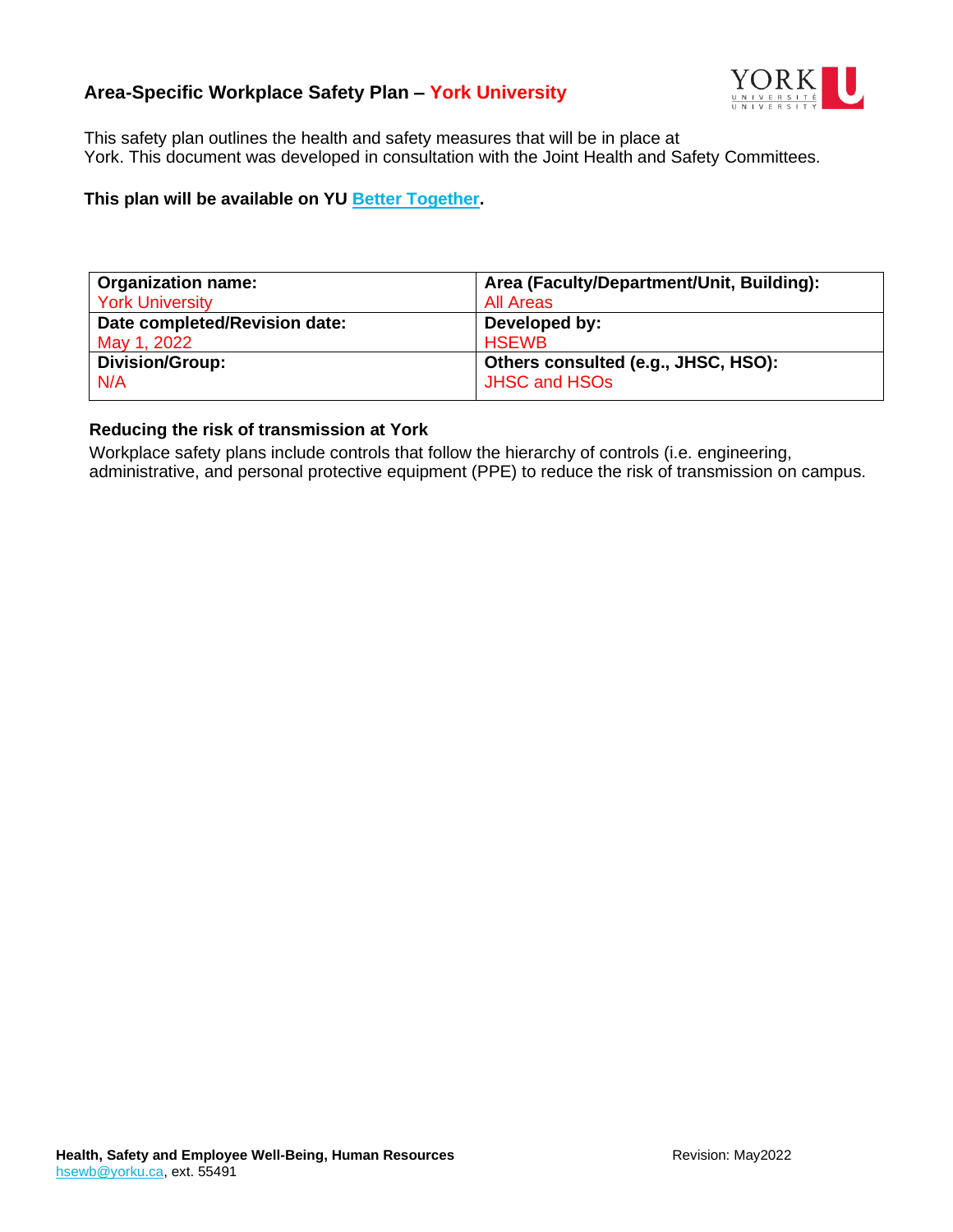# **Health and Safety Measures – York University**

The following measures will be implemented:



| <b>Requirement</b>                                                                                                     |                                                                                                                                                                                                                                                                                                                                                                                                                                                                                                                                                                                                                   |
|------------------------------------------------------------------------------------------------------------------------|-------------------------------------------------------------------------------------------------------------------------------------------------------------------------------------------------------------------------------------------------------------------------------------------------------------------------------------------------------------------------------------------------------------------------------------------------------------------------------------------------------------------------------------------------------------------------------------------------------------------|
| COVID-19 self-<br>assessment /use of<br><b>YU Screen and</b><br>incident management<br>for occupants, as<br>applicable | All individuals should self-assess for symptoms before arriving to campus, and not attend campus, or leave<br>immediately if unwell. YU Screen remains available for self-assessment. Symptomatic individuals are directed to<br>complete YU Screen.<br>Those who are symptomatic for COVID-19 and/or fail YU Screen are instructed to:<br>Staff/faculty should inform their manager, complete YU Screen and await follow-up by EWB.<br>Students (undergraduate and graduate) should complete YU Screen and await follow-up by Case and Contact<br>$\bullet$<br>Management team through the Division of Students. |
| Hand hygiene and<br>respiratory etiquette                                                                              | Handwashing stations will be available, including in accessible washrooms.<br>$\bullet$<br>Stand-alone hand sanitizing stations.<br>$\bullet$                                                                                                                                                                                                                                                                                                                                                                                                                                                                     |
| <b>Physical distancing</b><br>where reasonable (ex.<br>When masks are<br>removed)                                      | Physical distancing encouraged where reasonable.<br>$\bullet$                                                                                                                                                                                                                                                                                                                                                                                                                                                                                                                                                     |
| Shared spaces (e.g.,<br>equipment, vehicles,<br>elevators, common work<br>areas, washrooms<br>meal/break rooms)        | Meal/break rooms and common areas open.<br>$\bullet$                                                                                                                                                                                                                                                                                                                                                                                                                                                                                                                                                              |
| Use of masks                                                                                                           | It is mandatory to wear masks in all indoor spaces at York University, as per York's Mask Protocol and Masks -<br>$\bullet$<br><b>FAQs</b>                                                                                                                                                                                                                                                                                                                                                                                                                                                                        |
|                                                                                                                        | Masks are not considered to be personal protective equipment (PPE)<br>Exemptions are outlined in the York's Mask Protocol<br>$\bullet$                                                                                                                                                                                                                                                                                                                                                                                                                                                                            |
| <b>Personal Protective</b><br><b>Equipment (PPE)</b>                                                                   | Employees should follow existing protocols for performing tasks and pre-existing procedures surrounding the<br>$\bullet$<br>use of PPE that will continue to be in effect based on the type of activities taking place. (e.g., for research,<br>handling of specific materials or the use of chemicals etc.).                                                                                                                                                                                                                                                                                                     |
|                                                                                                                        | Where procedures are developed specifically to address health and safety with respect to COVID-19, training<br>and education must be provided to applicable staff and faculty, including the safe use of PPE.                                                                                                                                                                                                                                                                                                                                                                                                     |

2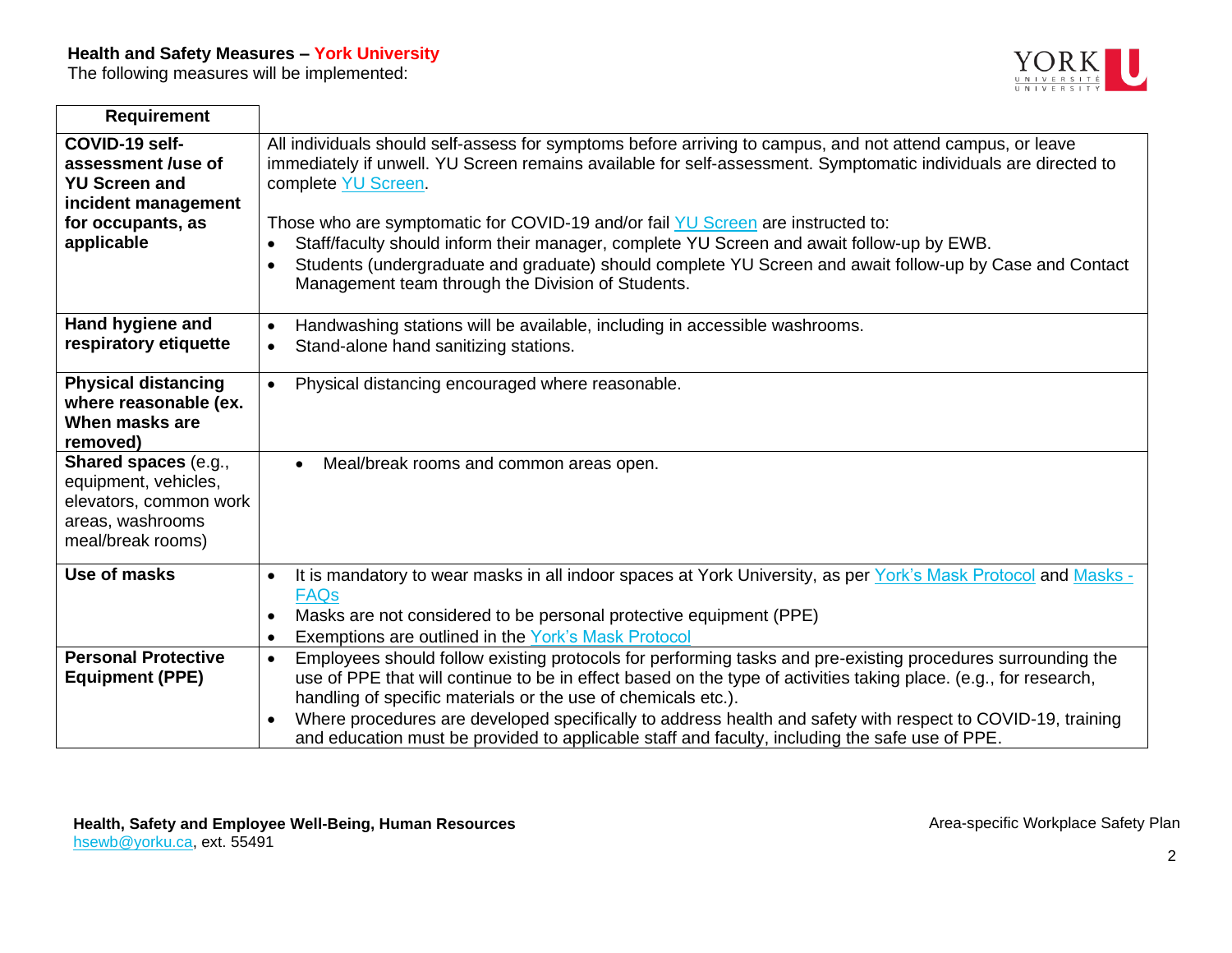

| <b>Signage</b>                                                                                       | Follow the appropriate COVID-19 signage posted:<br>General precautions<br>Self-assessment for symptoms<br>Handwashing<br>Mandatory requirements for wearing masks in all indoor spaces                                   |
|------------------------------------------------------------------------------------------------------|--------------------------------------------------------------------------------------------------------------------------------------------------------------------------------------------------------------------------|
| <b>Cleaning and</b><br>disinfecting                                                                  | Cleaning and sanitation follow normal scheduling and meet required regulations. Deep cleaning done as required<br>and prioritized.<br>Unit/department health and safety service requests facilitated in a timely manner. |
| <b>Other additional</b><br>measures, specific to<br>your areas (e.g.,<br>capacity, crowd<br>control) | Not applicable.                                                                                                                                                                                                          |